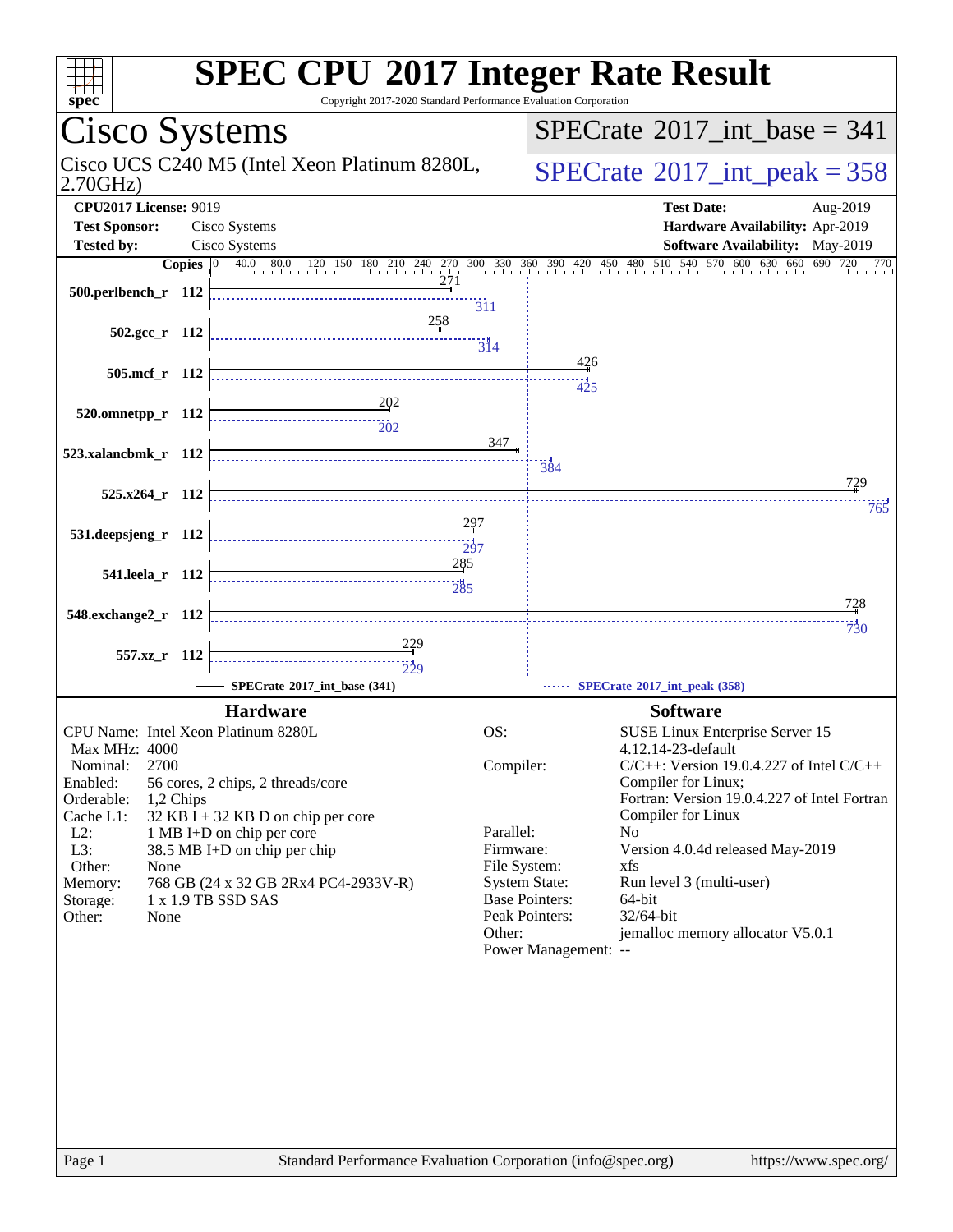

Copyright 2017-2020 Standard Performance Evaluation Corporation

## Cisco Systems

2.70GHz) Cisco UCS C240 M5 (Intel Xeon Platinum 8280L,  $\vert$ [SPECrate](http://www.spec.org/auto/cpu2017/Docs/result-fields.html#SPECrate2017intpeak)®[2017\\_int\\_peak = 3](http://www.spec.org/auto/cpu2017/Docs/result-fields.html#SPECrate2017intpeak)58

 $SPECrate$ <sup>®</sup>[2017\\_int\\_base =](http://www.spec.org/auto/cpu2017/Docs/result-fields.html#SPECrate2017intbase) 341

**[CPU2017 License:](http://www.spec.org/auto/cpu2017/Docs/result-fields.html#CPU2017License)** 9019 **[Test Date:](http://www.spec.org/auto/cpu2017/Docs/result-fields.html#TestDate)** Aug-2019 **[Test Sponsor:](http://www.spec.org/auto/cpu2017/Docs/result-fields.html#TestSponsor)** Cisco Systems **[Hardware Availability:](http://www.spec.org/auto/cpu2017/Docs/result-fields.html#HardwareAvailability)** Apr-2019 **[Tested by:](http://www.spec.org/auto/cpu2017/Docs/result-fields.html#Testedby)** Cisco Systems **[Software Availability:](http://www.spec.org/auto/cpu2017/Docs/result-fields.html#SoftwareAvailability)** May-2019

#### **[Results Table](http://www.spec.org/auto/cpu2017/Docs/result-fields.html#ResultsTable)**

| <b>Base</b>                                                                                            |               |                |       | <b>Peak</b>    |       |                |       |               |                |              |                |              |                |              |
|--------------------------------------------------------------------------------------------------------|---------------|----------------|-------|----------------|-------|----------------|-------|---------------|----------------|--------------|----------------|--------------|----------------|--------------|
| <b>Benchmark</b>                                                                                       | <b>Copies</b> | <b>Seconds</b> | Ratio | <b>Seconds</b> | Ratio | <b>Seconds</b> | Ratio | <b>Copies</b> | <b>Seconds</b> | <b>Ratio</b> | <b>Seconds</b> | <b>Ratio</b> | <b>Seconds</b> | <b>Ratio</b> |
| $500.$ perlbench_r                                                                                     | 112           | 658            | 271   | 662            | 269   | 657            | 272   | 112           | 573            | 311          | 573            | <u>311</u>   | 573            | 311          |
| $502.\text{gcc\_r}$                                                                                    | 112           | 615            | 258   | 609            | 260   | 615            | 258   | 112           | 507            | 313          | 505            | 314          | 504            | 315          |
| $505$ .mcf r                                                                                           | 112           | 424            | 427   | 426            | 425   | 425            | 426   | 112           | 425            | 426          | 426            | 425          | 426            | 425          |
| 520.omnetpp_r                                                                                          | 112           | 729            | 202   | 727            | 202   | 727            | 202   | 112           | 728            | 202          | 728            | 202          | 728            | 202          |
| 523.xalancbmk r                                                                                        | 112           | 342            | 345   | 341            | 347   | 340            | 348   | 112           | 307            | 385          | 308            | 384          | 308            | 384          |
| 525.x264 r                                                                                             | 112           | 270            | 727   | 268            | 731   | 269            | 729   | 112           | 256            | 765          | 257            | 764          | 256            | 765          |
| 531.deepsjeng_r                                                                                        | 112           | 432            | 297   | 432            | 297   | 432            | 297   | 112           | 432            | 297          | 432            | 297          | 432            | 297          |
| 541.leela r                                                                                            | 112           | 649            | 286   | 651            | 285   | 650            | 285   | 112           | 658            | 282          | 651            | 285          | 649            | 286          |
| 548.exchange2_r                                                                                        | 112           | 403            | 728   | 403            | 728   | 402            | 729   | 112           | 402            | 730          | 402            | 730          | 402            | 729          |
| 557.xz r                                                                                               | 112           | 528            | 229   | 528            | 229   | 529            | 229   | 112           | 529            | 229          | 528            | 229          | 528            | 229          |
| $SPECrate^{\circ}2017$ int base =<br>341                                                               |               |                |       |                |       |                |       |               |                |              |                |              |                |              |
| $CDFC_{\text{tot}}$ $\epsilon_0$ 0017 $\epsilon_1$ $\epsilon_2$ $\epsilon_3$ $\epsilon_4$ $\epsilon_5$ |               |                | 200   |                |       |                |       |               |                |              |                |              |                |              |

**[SPECrate](http://www.spec.org/auto/cpu2017/Docs/result-fields.html#SPECrate2017intpeak)[2017\\_int\\_peak =](http://www.spec.org/auto/cpu2017/Docs/result-fields.html#SPECrate2017intpeak) 358**

Results appear in the [order in which they were run](http://www.spec.org/auto/cpu2017/Docs/result-fields.html#RunOrder). Bold underlined text [indicates a median measurement](http://www.spec.org/auto/cpu2017/Docs/result-fields.html#Median).

#### **[Submit Notes](http://www.spec.org/auto/cpu2017/Docs/result-fields.html#SubmitNotes)**

 The numactl mechanism was used to bind copies to processors. The config file option 'submit' was used to generate numactl commands to bind each copy to a specific processor. For details, please see the config file.

#### **[Operating System Notes](http://www.spec.org/auto/cpu2017/Docs/result-fields.html#OperatingSystemNotes)**

Stack size set to unlimited using "ulimit -s unlimited"

#### **[General Notes](http://www.spec.org/auto/cpu2017/Docs/result-fields.html#GeneralNotes)**

Environment variables set by runcpu before the start of the run: LD\_LIBRARY\_PATH = "/home/cpu2017/lib/intel64:/home/cpu2017/lib/ia32:/home/cpu2017/je5.0.1-32" Binaries compiled on a system with 1x Intel Core i9-7900X CPU + 32GB RAM memory using Redhat Enterprise Linux 7.5 Transparent Huge Pages enabled by default Prior to runcpu invocation Filesystem page cache synced and cleared with: sync; echo 3> /proc/sys/vm/drop\_caches runcpu command invoked through numactl i.e.: numactl --interleave=all runcpu <etc> NA: The test sponsor attests, as of date of publication, that CVE-2017-5754 (Meltdown) is mitigated in the system as tested and documented. Yes: The test sponsor attests, as of date of publication, that CVE-2017-5753 (Spectre variant 1) is mitigated in the system as tested and documented. Yes: The test sponsor attests, as of date of publication, that CVE-2017-5715 (Spectre variant 2)

**(Continued on next page)**

| Page 2 | Standard Performance Evaluation Corporation (info@spec.org) | https://www.spec.org/ |
|--------|-------------------------------------------------------------|-----------------------|
|--------|-------------------------------------------------------------|-----------------------|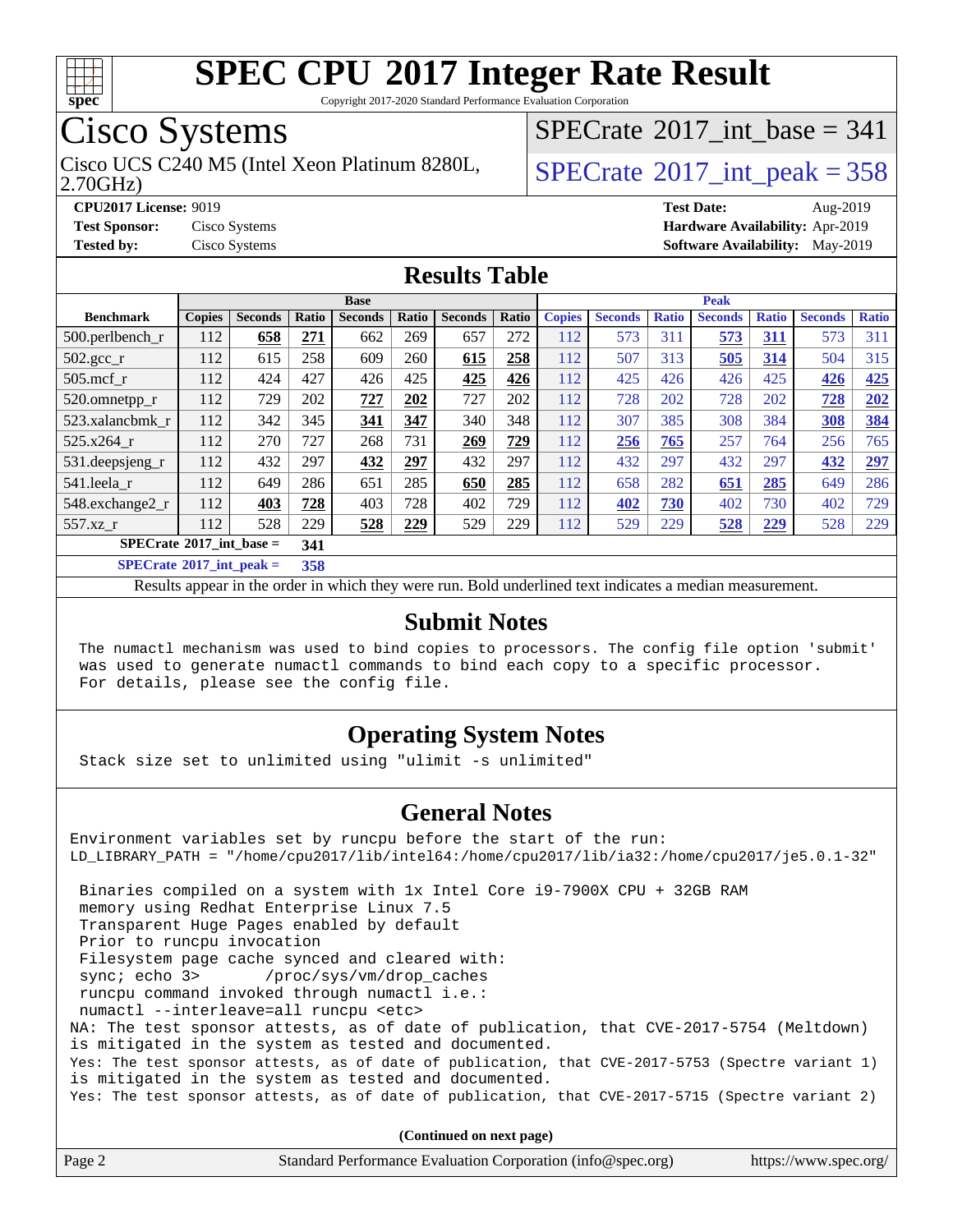

Copyright 2017-2020 Standard Performance Evaluation Corporation

## Cisco Systems

2.70GHz) Cisco UCS C240 M5 (Intel Xeon Platinum 8280L,  $SPECrate^{\circ}2017\_int\_peak = 358$  $SPECrate^{\circ}2017\_int\_peak = 358$ 

 $SPECTate$ <sup>®</sup>[2017\\_int\\_base =](http://www.spec.org/auto/cpu2017/Docs/result-fields.html#SPECrate2017intbase) 341

**[Test Sponsor:](http://www.spec.org/auto/cpu2017/Docs/result-fields.html#TestSponsor)** Cisco Systems **[Hardware Availability:](http://www.spec.org/auto/cpu2017/Docs/result-fields.html#HardwareAvailability)** Apr-2019

**[CPU2017 License:](http://www.spec.org/auto/cpu2017/Docs/result-fields.html#CPU2017License)** 9019 **[Test Date:](http://www.spec.org/auto/cpu2017/Docs/result-fields.html#TestDate)** Aug-2019 **[Tested by:](http://www.spec.org/auto/cpu2017/Docs/result-fields.html#Testedby)** Cisco Systems **[Software Availability:](http://www.spec.org/auto/cpu2017/Docs/result-fields.html#SoftwareAvailability)** May-2019

#### **[General Notes \(Continued\)](http://www.spec.org/auto/cpu2017/Docs/result-fields.html#GeneralNotes)**

Page 3 Standard Performance Evaluation Corporation [\(info@spec.org\)](mailto:info@spec.org) <https://www.spec.org/> is mitigated in the system as tested and documented. jemalloc, a general purpose malloc implementation built with the RedHat Enterprise 7.5, and the system compiler gcc 4.8.5 sources available from jemalloc.net or <https://github.com/jemalloc/jemalloc/releases> **[Platform Notes](http://www.spec.org/auto/cpu2017/Docs/result-fields.html#PlatformNotes)** BIOS Settings: Intel HyperThreading Technology set to Enabled SNC set to Enabled IMC Interleaving set to 1-way Interleave Patrol Scrub set to Disabled Sysinfo program /home/cpu2017/bin/sysinfo Rev: r5974 of 2018-05-19 9bcde8f2999c33d61f64985e45859ea9 running on linux-3c6s Fri Aug 9 22:06:44 2019 SUT (System Under Test) info as seen by some common utilities. For more information on this section, see <https://www.spec.org/cpu2017/Docs/config.html#sysinfo> From /proc/cpuinfo model name : Intel(R) Xeon(R) Platinum 8280L CPU @ 2.70GHz 2 "physical id"s (chips) 112 "processors" cores, siblings (Caution: counting these is hw and system dependent. The following excerpts from /proc/cpuinfo might not be reliable. Use with caution.) cpu cores : 28 siblings : 56 physical 0: cores 0 1 2 3 4 5 6 8 9 10 11 12 13 14 16 17 18 19 20 21 22 24 25 26 27 28 29 30 physical 1: cores 0 1 2 3 4 5 6 8 9 10 11 12 13 14 16 17 18 19 20 21 22 24 25 26 27 28 29 30 From lscpu: Architecture: x86\_64 CPU op-mode(s): 32-bit, 64-bit Byte Order: Little Endian  $CPU(s):$  112 On-line CPU(s) list: 0-111 Thread(s) per core: 2 Core(s) per socket: 28 Socket(s): 2 NUMA node(s): 4 Vendor ID: GenuineIntel CPU family: 6 Model: 85 **(Continued on next page)**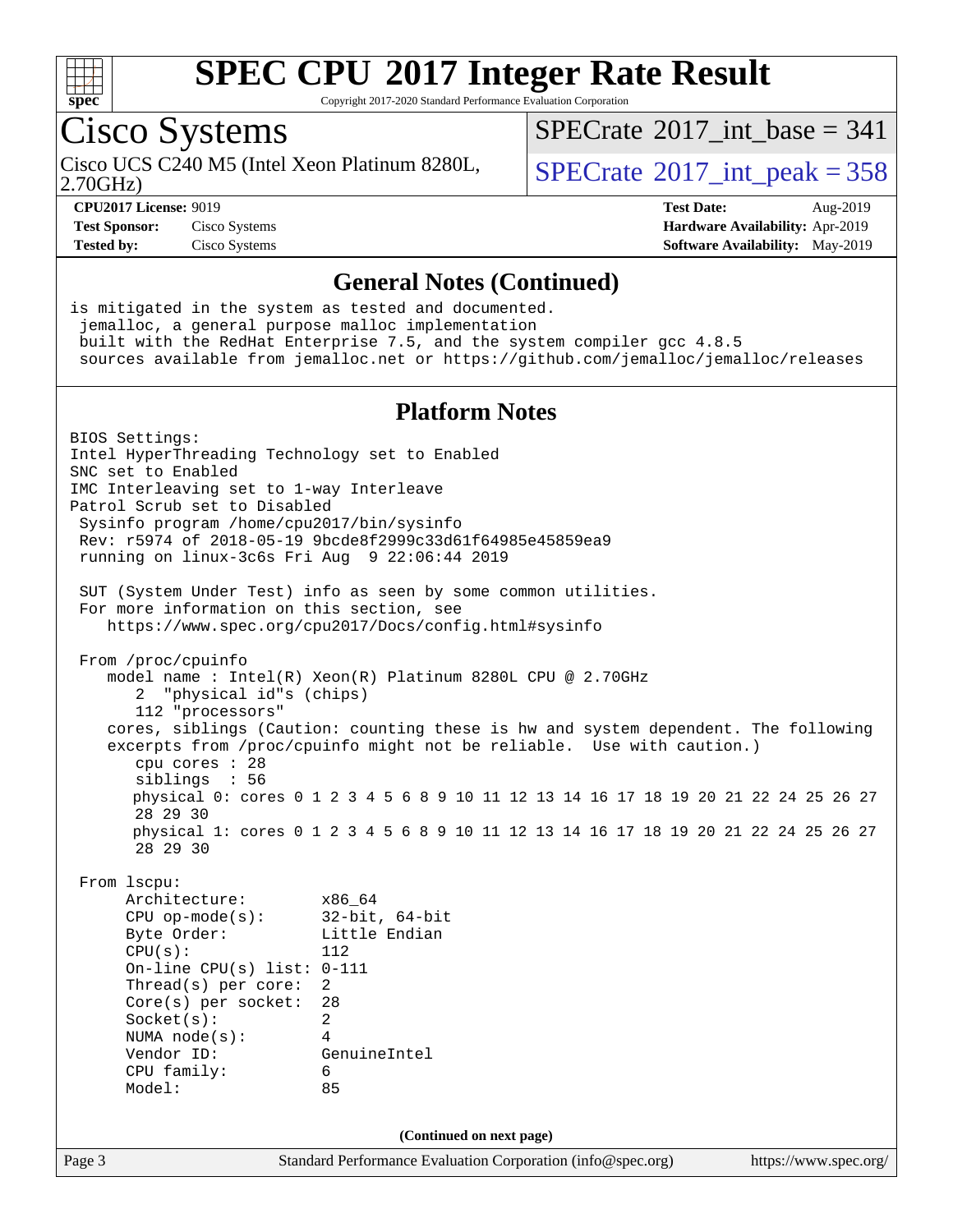

Copyright 2017-2020 Standard Performance Evaluation Corporation

Cisco Systems Cisco UCS C240 M5 (Intel Xeon Platinum 8280L, 2.70GHz)

 $SPECTate$ <sup>®</sup>[2017\\_int\\_base =](http://www.spec.org/auto/cpu2017/Docs/result-fields.html#SPECrate2017intbase) 341

 $SPECTate$ <sup>®</sup>[2017\\_int\\_peak = 3](http://www.spec.org/auto/cpu2017/Docs/result-fields.html#SPECrate2017intpeak)58

**[CPU2017 License:](http://www.spec.org/auto/cpu2017/Docs/result-fields.html#CPU2017License)** 9019 **[Test Date:](http://www.spec.org/auto/cpu2017/Docs/result-fields.html#TestDate)** Aug-2019

**[Test Sponsor:](http://www.spec.org/auto/cpu2017/Docs/result-fields.html#TestSponsor)** Cisco Systems **[Hardware Availability:](http://www.spec.org/auto/cpu2017/Docs/result-fields.html#HardwareAvailability)** Apr-2019 **[Tested by:](http://www.spec.org/auto/cpu2017/Docs/result-fields.html#Testedby)** Cisco Systems **[Software Availability:](http://www.spec.org/auto/cpu2017/Docs/result-fields.html#SoftwareAvailability)** May-2019

#### **[Platform Notes \(Continued\)](http://www.spec.org/auto/cpu2017/Docs/result-fields.html#PlatformNotes)**

Model name: Intel(R) Xeon(R) Platinum 8280L CPU @ 2.70GHz Stepping: 7<br>
CPU MHz: 2700.000 CPU MHz: 2700.000 CPU max MHz: 4000.0000 CPU min MHz: 1000.0000 BogoMIPS: 5400.00 Virtualization: VT-x L1d cache: 32K L1i cache: 32K L2 cache: 1024K L3 cache: 39424K NUMA node0 CPU(s): 0-3,7-9,14-17,21-23,56-59,63-65,70-73,77-79 NUMA node1 CPU(s): 4-6,10-13,18-20,24-27,60-62,66-69,74-76,80-83 NUMA node2 CPU(s): 28-31,35-37,42-45,49-51,84-87,91-93,98-101,105-107 NUMA node3 CPU(s): 32-34,38-41,46-48,52-55,88-90,94-97,102-104,108-111 Flags: fpu vme de pse tsc msr pae mce cx8 apic sep mtrr pge mca cmov pat pse36 clflush dts acpi mmx fxsr sse sse2 ss ht tm pbe syscall nx pdpe1gb rdtscp lm constant\_tsc art arch\_perfmon pebs bts rep\_good nopl xtopology nonstop\_tsc cpuid aperfmperf tsc\_known\_freq pni pclmulqdq dtes64 monitor ds\_cpl vmx smx est tm2 ssse3 sdbg fma cx16 xtpr pdcm pcid dca sse4\_1 sse4\_2 x2apic movbe popcnt tsc\_deadline\_timer aes xsave avx f16c rdrand lahf\_lm abm 3dnowprefetch cpuid\_fault epb cat\_l3 cdp\_l3 invpcid\_single intel\_ppin mba tpr\_shadow vnmi flexpriority ept vpid fsgsbase tsc\_adjust bmi1 hle avx2 smep bmi2 erms invpcid rtm cqm mpx rdt\_a avx512f avx512dq rdseed adx smap clflushopt clwb intel\_pt avx512cd avx512bw avx512vl xsaveopt xsavec xgetbv1 xsaves cqm\_llc cqm\_occup\_llc cqm\_mbm\_total cqm\_mbm\_local ibpb ibrs stibp dtherm ida arat pln pts hwp hwp\_act\_window hwp\_epp hwp\_pkg\_req pku ospke avx512\_vnni arch\_capabilities ssbd /proc/cpuinfo cache data cache size : 39424 KB From numactl --hardware WARNING: a numactl 'node' might or might not correspond to a physical chip. available: 4 nodes (0-3) node 0 cpus: 0 1 2 3 7 8 9 14 15 16 17 21 22 23 56 57 58 59 63 64 65 70 71 72 73 77 78 79 node 0 size: 192100 MB node 0 free: 191737 MB node 1 cpus: 4 5 6 10 11 12 13 18 19 20 24 25 26 27 60 61 62 66 67 68 69 74 75 76 80 81 82 83 node 1 size: 193496 MB node 1 free: 193152 MB node 2 cpus: 28 29 30 31 35 36 37 42 43 44 45 49 50 51 84 85 86 87 91 92 93 98 99 100 101 105 106 107 node 2 size: 193525 MB node 2 free: 193177 MB node 3 cpus: 32 33 34 38 39 40 41 46 47 48 52 53 54 55 88 89 90 94 95 96 97 102 103 104

**(Continued on next page)**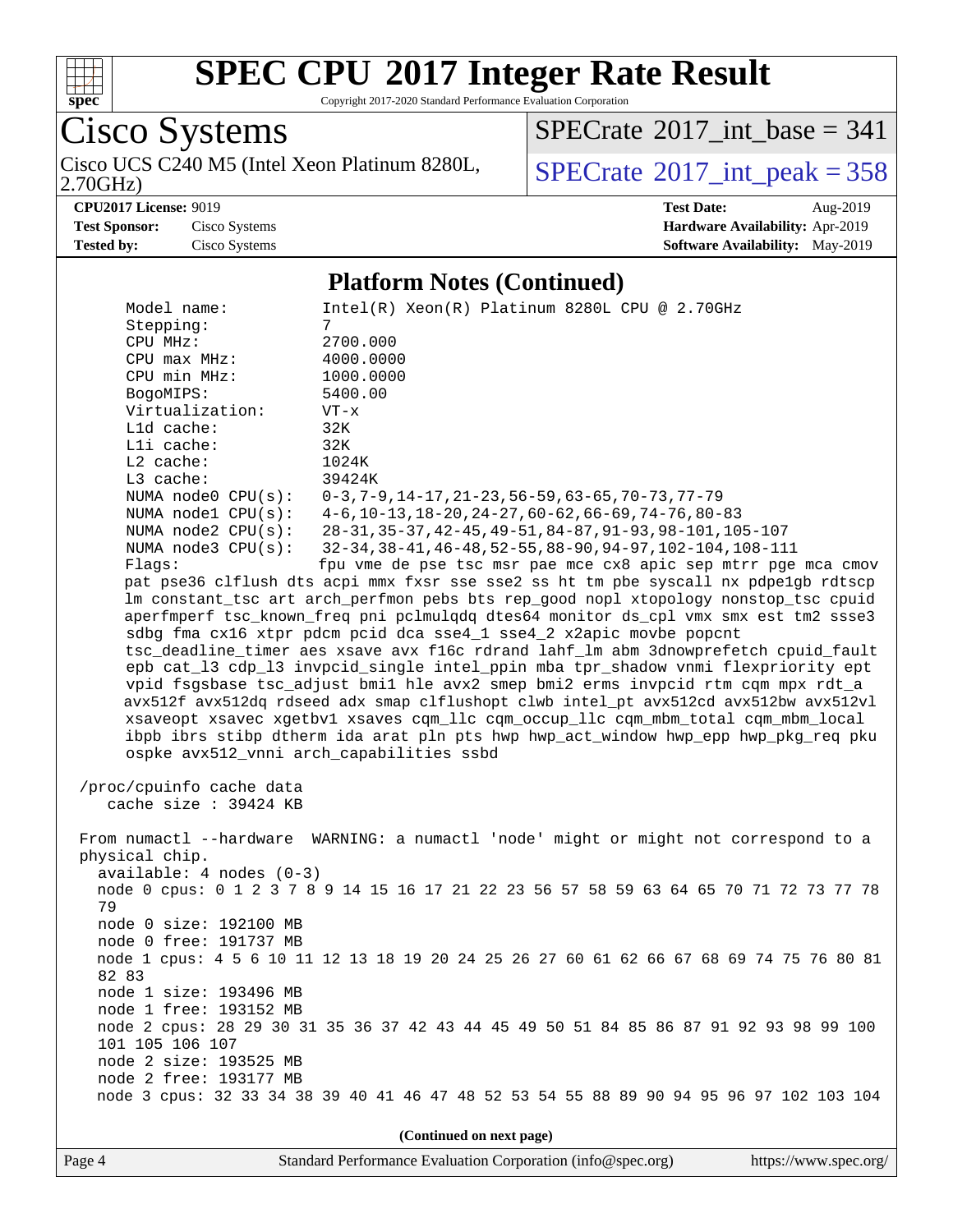

Copyright 2017-2020 Standard Performance Evaluation Corporation

Cisco Systems 2.70GHz) Cisco UCS C240 M5 (Intel Xeon Platinum 8280L,  $\vert$ [SPECrate](http://www.spec.org/auto/cpu2017/Docs/result-fields.html#SPECrate2017intpeak)®[2017\\_int\\_peak = 3](http://www.spec.org/auto/cpu2017/Docs/result-fields.html#SPECrate2017intpeak)58  $SPECTate$ <sup>®</sup>[2017\\_int\\_base =](http://www.spec.org/auto/cpu2017/Docs/result-fields.html#SPECrate2017intbase) 341 **[CPU2017 License:](http://www.spec.org/auto/cpu2017/Docs/result-fields.html#CPU2017License)** 9019 **[Test Date:](http://www.spec.org/auto/cpu2017/Docs/result-fields.html#TestDate)** Aug-2019 **[Test Sponsor:](http://www.spec.org/auto/cpu2017/Docs/result-fields.html#TestSponsor)** Cisco Systems **[Hardware Availability:](http://www.spec.org/auto/cpu2017/Docs/result-fields.html#HardwareAvailability)** Apr-2019 **[Tested by:](http://www.spec.org/auto/cpu2017/Docs/result-fields.html#Testedby)** Cisco Systems **[Software Availability:](http://www.spec.org/auto/cpu2017/Docs/result-fields.html#SoftwareAvailability)** May-2019 **[Platform Notes \(Continued\)](http://www.spec.org/auto/cpu2017/Docs/result-fields.html#PlatformNotes)** 108 109 110 111 node 3 size: 193522 MB node 3 free: 193281 MB node distances: node 0 1 2 3 0: 10 11 21 21 1: 11 10 21 21 2: 21 21 10 11 3: 21 21 11 10 From /proc/meminfo MemTotal: 791188656 kB HugePages\_Total: 0 Hugepagesize: 2048 kB From /etc/\*release\* /etc/\*version\* os-release: NAME="SLES" VERSION="15" VERSION\_ID="15" PRETTY\_NAME="SUSE Linux Enterprise Server 15" ID="sles" ID\_LIKE="suse" ANSI\_COLOR="0;32" CPE\_NAME="cpe:/o:suse:sles:15" uname -a: Linux linux-3c6s 4.12.14-23-default #1 SMP Tue May 29 21:04:44 UTC 2018 (cd0437b) x86\_64 x86\_64 x86\_64 GNU/Linux Kernel self-reported vulnerability status: CVE-2017-5754 (Meltdown): Not affected CVE-2017-5753 (Spectre variant 1): Mitigation: \_\_user pointer sanitization CVE-2017-5715 (Spectre variant 2): Mitigation: Indirect Branch Restricted Speculation, IBPB, IBRS\_FW run-level 3 Aug 9 11:47 SPEC is set to: /home/cpu2017 Filesystem Type Size Used Avail Use% Mounted on /dev/sda1 xfs 224G 20G 204G 9% / Additional information from dmidecode follows. WARNING: Use caution when you interpret this section. The 'dmidecode' program reads system data which is "intended to allow hardware to be accurately determined", but the intent may not be met, as there are frequent changes to hardware, firmware, and the "DMTF SMBIOS" standard. **(Continued on next page)**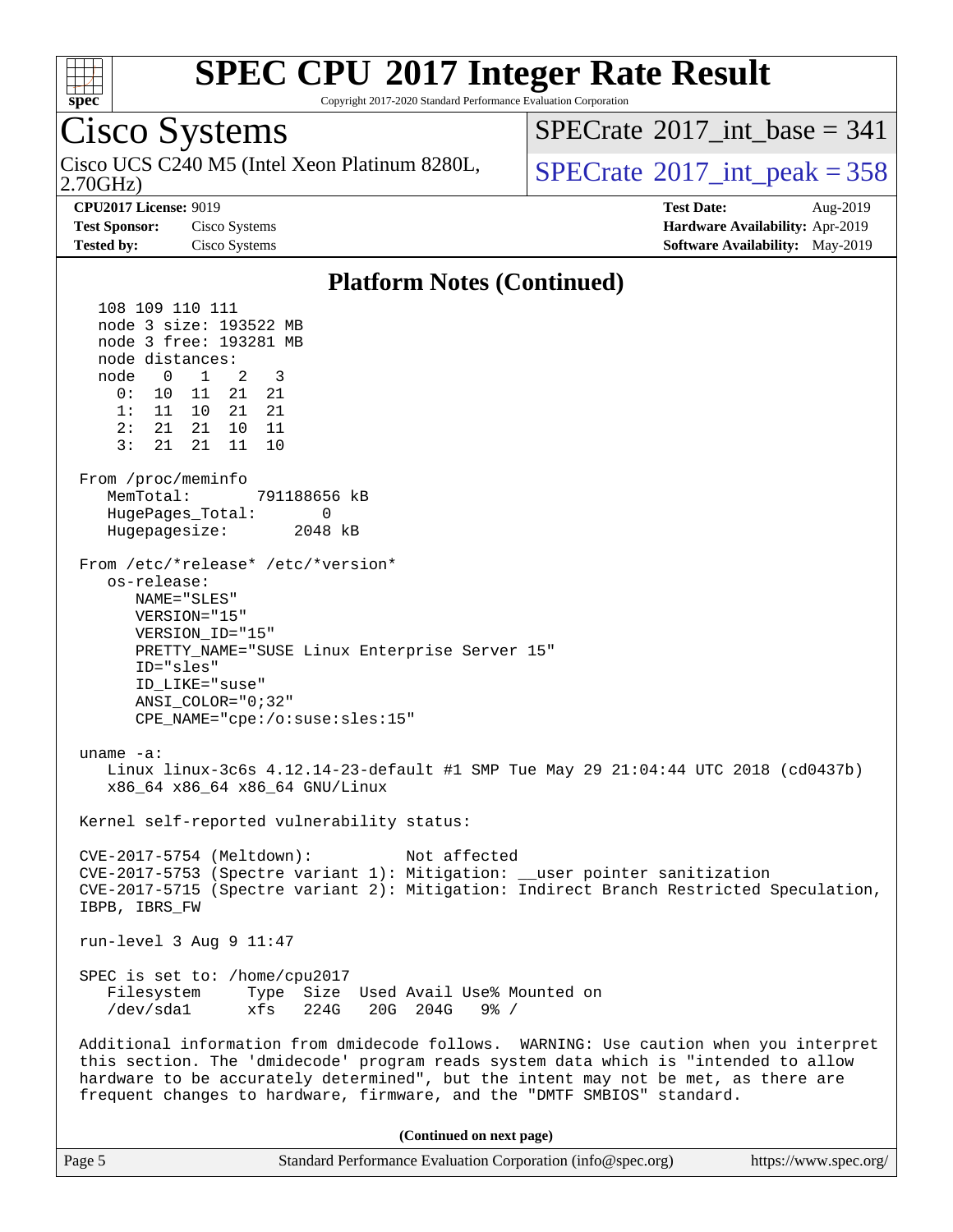

Copyright 2017-2020 Standard Performance Evaluation Corporation

## Cisco Systems

2.70GHz) Cisco UCS C240 M5 (Intel Xeon Platinum 8280L,  $SPECrate^{\circ}2017\_int\_peak = 358$  $SPECrate^{\circ}2017\_int\_peak = 358$ 

 $SPECTate$ <sup>®</sup>[2017\\_int\\_base =](http://www.spec.org/auto/cpu2017/Docs/result-fields.html#SPECrate2017intbase) 341

**[Test Sponsor:](http://www.spec.org/auto/cpu2017/Docs/result-fields.html#TestSponsor)** Cisco Systems **[Hardware Availability:](http://www.spec.org/auto/cpu2017/Docs/result-fields.html#HardwareAvailability)** Apr-2019

**[CPU2017 License:](http://www.spec.org/auto/cpu2017/Docs/result-fields.html#CPU2017License)** 9019 **[Test Date:](http://www.spec.org/auto/cpu2017/Docs/result-fields.html#TestDate)** Aug-2019 **[Tested by:](http://www.spec.org/auto/cpu2017/Docs/result-fields.html#Testedby)** Cisco Systems **[Software Availability:](http://www.spec.org/auto/cpu2017/Docs/result-fields.html#SoftwareAvailability)** May-2019

#### **[Platform Notes \(Continued\)](http://www.spec.org/auto/cpu2017/Docs/result-fields.html#PlatformNotes)**

 BIOS Cisco Systems, Inc. C240M5.4.0.4d.0.0506190827 05/06/2019 Memory: 24x 0xCE00 M393A4K40CB2-CVF 32 GB 2 rank 2933, configured at 2934

(End of data from sysinfo program)

#### **[Compiler Version Notes](http://www.spec.org/auto/cpu2017/Docs/result-fields.html#CompilerVersionNotes)**

Page 6 Standard Performance Evaluation Corporation [\(info@spec.org\)](mailto:info@spec.org) <https://www.spec.org/> ============================================================================== C |  $502 \text{ qcc r (peak)}$ ------------------------------------------------------------------------------ Intel(R) C Intel(R) 64 Compiler for applications running on IA-32, Version 19.0.4.227 Build 20190416 Copyright (C) 1985-2019 Intel Corporation. All rights reserved. ------------------------------------------------------------------------------ ============================================================================== C | 500.perlbench\_r(base, peak) 502.gcc\_r(base) 505.mcf\_r(base, peak) | 525.x264\_r(base, peak) 557.xz\_r(base, peak) ------------------------------------------------------------------------------ Intel(R) C Intel(R) 64 Compiler for applications running on Intel(R)  $64$ , Version 19.0.4.227 Build 20190416 Copyright (C) 1985-2019 Intel Corporation. All rights reserved. ------------------------------------------------------------------------------ ==============================================================================  $C \qquad | \quad 502.\text{gcc\_r}(\text{peak})$ ------------------------------------------------------------------------------ Intel(R) C Intel(R) 64 Compiler for applications running on IA-32, Version 19.0.4.227 Build 20190416 Copyright (C) 1985-2019 Intel Corporation. All rights reserved. ------------------------------------------------------------------------------ ============================================================================== C | 500.perlbench\_r(base, peak) 502.gcc\_r(base) 505.mcf\_r(base, peak) | 525.x264 $r(base, peak)$  557.xz $r(base, peak)$ ------------------------------------------------------------------------------ Intel(R) C Intel(R) 64 Compiler for applications running on Intel(R)  $64$ , Version 19.0.4.227 Build 20190416 Copyright (C) 1985-2019 Intel Corporation. All rights reserved. ------------------------------------------------------------------------------ ============================================================================== C++ | 523.xalancbmk\_r(peak) ------------------------------------------------------------------------------ Intel(R) C++ Intel(R) 64 Compiler for applications running on IA-32, Version **(Continued on next page)**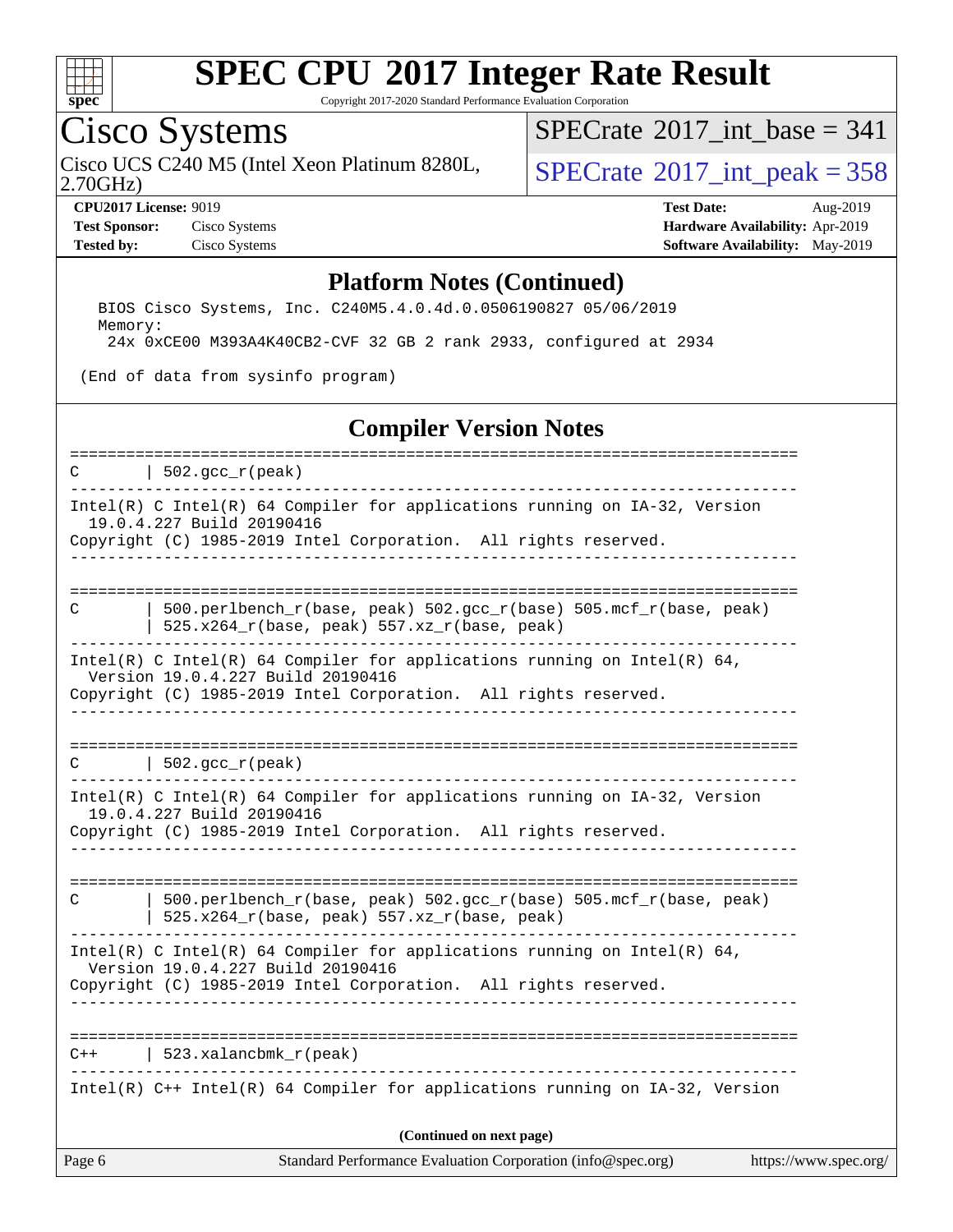

Copyright 2017-2020 Standard Performance Evaluation Corporation

Cisco Systems<br>Cisco UCS C240 M5 (Intel Xeon Platinum 8280L, 2.70GHz)

 $SPECTate$ <sup>®</sup>[2017\\_int\\_base =](http://www.spec.org/auto/cpu2017/Docs/result-fields.html#SPECrate2017intbase) 341

 $SPECrate<sup>®</sup>2017_int_ppeak = 358$  $SPECrate<sup>®</sup>2017_int_ppeak = 358$ 

**[CPU2017 License:](http://www.spec.org/auto/cpu2017/Docs/result-fields.html#CPU2017License)** 9019 **[Test Date:](http://www.spec.org/auto/cpu2017/Docs/result-fields.html#TestDate)** Aug-2019 **[Test Sponsor:](http://www.spec.org/auto/cpu2017/Docs/result-fields.html#TestSponsor)** Cisco Systems **[Hardware Availability:](http://www.spec.org/auto/cpu2017/Docs/result-fields.html#HardwareAvailability)** Apr-2019 **[Tested by:](http://www.spec.org/auto/cpu2017/Docs/result-fields.html#Testedby)** Cisco Systems **[Software Availability:](http://www.spec.org/auto/cpu2017/Docs/result-fields.html#SoftwareAvailability)** May-2019

#### **[Compiler Version Notes \(Continued\)](http://www.spec.org/auto/cpu2017/Docs/result-fields.html#CompilerVersionNotes)**

| 19.0.4.227 Build 20190416<br>Copyright (C) 1985-2019 Intel Corporation. All rights reserved.<br>==============                                                                         |
|----------------------------------------------------------------------------------------------------------------------------------------------------------------------------------------|
| 520.omnetpp_r(base, peak) 523.xalancbmk_r(base)<br>$C++$<br>531.deepsjeng_r(base, peak) 541.leela_r(base, peak)                                                                        |
| Intel(R) $C++$ Intel(R) 64 Compiler for applications running on Intel(R) 64,<br>Version 19.0.4.227 Build 20190416<br>Copyright (C) 1985-2019 Intel Corporation. All rights reserved.   |
| $C++$   523.xalancbmk $r(\text{peak})$                                                                                                                                                 |
| Intel(R) C++ Intel(R) 64 Compiler for applications running on IA-32, Version<br>19.0.4.227 Build 20190416<br>Copyright (C) 1985-2019 Intel Corporation. All rights reserved.           |
| 520.omnetpp_r(base, peak) 523.xalancbmk_r(base)<br>$C++$<br>531.deepsjeng_r(base, peak) 541.leela_r(base, peak)                                                                        |
| Intel(R) $C++$ Intel(R) 64 Compiler for applications running on Intel(R) 64,<br>Version 19.0.4.227 Build 20190416<br>Copyright (C) 1985-2019 Intel Corporation. All rights reserved.   |
| Fortran   548. exchange $2r(base, peak)$                                                                                                                                               |
| Intel(R) Fortran Intel(R) 64 Compiler for applications running on Intel(R)<br>64, Version 19.0.4.227 Build 20190416<br>Copyright (C) 1985-2019 Intel Corporation. All rights reserved. |
|                                                                                                                                                                                        |

#### **[Base Compiler Invocation](http://www.spec.org/auto/cpu2017/Docs/result-fields.html#BaseCompilerInvocation)**

[C benchmarks](http://www.spec.org/auto/cpu2017/Docs/result-fields.html#Cbenchmarks): [icc -m64 -std=c11](http://www.spec.org/cpu2017/results/res2019q3/cpu2017-20190819-16755.flags.html#user_CCbase_intel_icc_64bit_c11_33ee0cdaae7deeeab2a9725423ba97205ce30f63b9926c2519791662299b76a0318f32ddfffdc46587804de3178b4f9328c46fa7c2b0cd779d7a61945c91cd35)

[C++ benchmarks:](http://www.spec.org/auto/cpu2017/Docs/result-fields.html#CXXbenchmarks) [icpc -m64](http://www.spec.org/cpu2017/results/res2019q3/cpu2017-20190819-16755.flags.html#user_CXXbase_intel_icpc_64bit_4ecb2543ae3f1412ef961e0650ca070fec7b7afdcd6ed48761b84423119d1bf6bdf5cad15b44d48e7256388bc77273b966e5eb805aefd121eb22e9299b2ec9d9)

**(Continued on next page)**

Page 7 Standard Performance Evaluation Corporation [\(info@spec.org\)](mailto:info@spec.org) <https://www.spec.org/>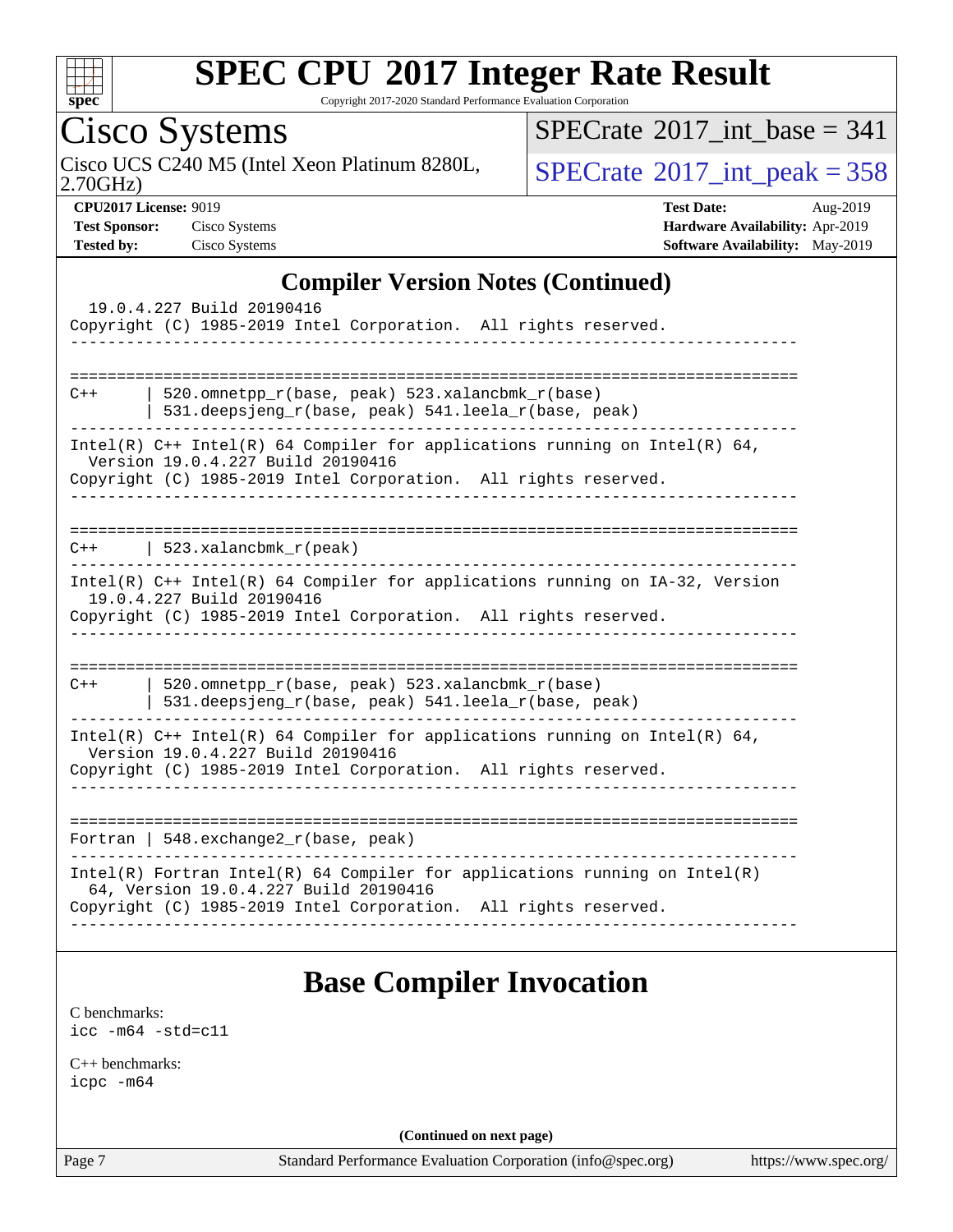

Copyright 2017-2020 Standard Performance Evaluation Corporation

## Cisco Systems

2.70GHz) Cisco UCS C240 M5 (Intel Xeon Platinum 8280L,  $\vert$ [SPECrate](http://www.spec.org/auto/cpu2017/Docs/result-fields.html#SPECrate2017intpeak)<sup>®</sup>[2017\\_int\\_peak = 3](http://www.spec.org/auto/cpu2017/Docs/result-fields.html#SPECrate2017intpeak)58

 $SPECrate$ <sup>®</sup>[2017\\_int\\_base =](http://www.spec.org/auto/cpu2017/Docs/result-fields.html#SPECrate2017intbase) 341

**[CPU2017 License:](http://www.spec.org/auto/cpu2017/Docs/result-fields.html#CPU2017License)** 9019 **[Test Date:](http://www.spec.org/auto/cpu2017/Docs/result-fields.html#TestDate)** Aug-2019 **[Test Sponsor:](http://www.spec.org/auto/cpu2017/Docs/result-fields.html#TestSponsor)** Cisco Systems **[Hardware Availability:](http://www.spec.org/auto/cpu2017/Docs/result-fields.html#HardwareAvailability)** Apr-2019 **[Tested by:](http://www.spec.org/auto/cpu2017/Docs/result-fields.html#Testedby)** Cisco Systems **[Software Availability:](http://www.spec.org/auto/cpu2017/Docs/result-fields.html#SoftwareAvailability)** May-2019

### **[Base Compiler Invocation \(Continued\)](http://www.spec.org/auto/cpu2017/Docs/result-fields.html#BaseCompilerInvocation)**

[Fortran benchmarks](http://www.spec.org/auto/cpu2017/Docs/result-fields.html#Fortranbenchmarks):

[ifort -m64](http://www.spec.org/cpu2017/results/res2019q3/cpu2017-20190819-16755.flags.html#user_FCbase_intel_ifort_64bit_24f2bb282fbaeffd6157abe4f878425411749daecae9a33200eee2bee2fe76f3b89351d69a8130dd5949958ce389cf37ff59a95e7a40d588e8d3a57e0c3fd751)

#### **[Base Portability Flags](http://www.spec.org/auto/cpu2017/Docs/result-fields.html#BasePortabilityFlags)**

 500.perlbench\_r: [-DSPEC\\_LP64](http://www.spec.org/cpu2017/results/res2019q3/cpu2017-20190819-16755.flags.html#b500.perlbench_r_basePORTABILITY_DSPEC_LP64) [-DSPEC\\_LINUX\\_X64](http://www.spec.org/cpu2017/results/res2019q3/cpu2017-20190819-16755.flags.html#b500.perlbench_r_baseCPORTABILITY_DSPEC_LINUX_X64) 502.gcc\_r: [-DSPEC\\_LP64](http://www.spec.org/cpu2017/results/res2019q3/cpu2017-20190819-16755.flags.html#suite_basePORTABILITY502_gcc_r_DSPEC_LP64) 505.mcf\_r: [-DSPEC\\_LP64](http://www.spec.org/cpu2017/results/res2019q3/cpu2017-20190819-16755.flags.html#suite_basePORTABILITY505_mcf_r_DSPEC_LP64) 520.omnetpp\_r: [-DSPEC\\_LP64](http://www.spec.org/cpu2017/results/res2019q3/cpu2017-20190819-16755.flags.html#suite_basePORTABILITY520_omnetpp_r_DSPEC_LP64) 523.xalancbmk\_r: [-DSPEC\\_LP64](http://www.spec.org/cpu2017/results/res2019q3/cpu2017-20190819-16755.flags.html#suite_basePORTABILITY523_xalancbmk_r_DSPEC_LP64) [-DSPEC\\_LINUX](http://www.spec.org/cpu2017/results/res2019q3/cpu2017-20190819-16755.flags.html#b523.xalancbmk_r_baseCXXPORTABILITY_DSPEC_LINUX) 525.x264\_r: [-DSPEC\\_LP64](http://www.spec.org/cpu2017/results/res2019q3/cpu2017-20190819-16755.flags.html#suite_basePORTABILITY525_x264_r_DSPEC_LP64) 531.deepsjeng\_r: [-DSPEC\\_LP64](http://www.spec.org/cpu2017/results/res2019q3/cpu2017-20190819-16755.flags.html#suite_basePORTABILITY531_deepsjeng_r_DSPEC_LP64) 541.leela\_r: [-DSPEC\\_LP64](http://www.spec.org/cpu2017/results/res2019q3/cpu2017-20190819-16755.flags.html#suite_basePORTABILITY541_leela_r_DSPEC_LP64) 548.exchange2\_r: [-DSPEC\\_LP64](http://www.spec.org/cpu2017/results/res2019q3/cpu2017-20190819-16755.flags.html#suite_basePORTABILITY548_exchange2_r_DSPEC_LP64) 557.xz\_r: [-DSPEC\\_LP64](http://www.spec.org/cpu2017/results/res2019q3/cpu2017-20190819-16755.flags.html#suite_basePORTABILITY557_xz_r_DSPEC_LP64)

#### **[Base Optimization Flags](http://www.spec.org/auto/cpu2017/Docs/result-fields.html#BaseOptimizationFlags)**

#### [C benchmarks](http://www.spec.org/auto/cpu2017/Docs/result-fields.html#Cbenchmarks):

[-Wl,-z,muldefs](http://www.spec.org/cpu2017/results/res2019q3/cpu2017-20190819-16755.flags.html#user_CCbase_link_force_multiple1_b4cbdb97b34bdee9ceefcfe54f4c8ea74255f0b02a4b23e853cdb0e18eb4525ac79b5a88067c842dd0ee6996c24547a27a4b99331201badda8798ef8a743f577) [-xCORE-AVX512](http://www.spec.org/cpu2017/results/res2019q3/cpu2017-20190819-16755.flags.html#user_CCbase_f-xCORE-AVX512) [-ipo](http://www.spec.org/cpu2017/results/res2019q3/cpu2017-20190819-16755.flags.html#user_CCbase_f-ipo) [-O3](http://www.spec.org/cpu2017/results/res2019q3/cpu2017-20190819-16755.flags.html#user_CCbase_f-O3) [-no-prec-div](http://www.spec.org/cpu2017/results/res2019q3/cpu2017-20190819-16755.flags.html#user_CCbase_f-no-prec-div) [-qopt-mem-layout-trans=4](http://www.spec.org/cpu2017/results/res2019q3/cpu2017-20190819-16755.flags.html#user_CCbase_f-qopt-mem-layout-trans_fa39e755916c150a61361b7846f310bcdf6f04e385ef281cadf3647acec3f0ae266d1a1d22d972a7087a248fd4e6ca390a3634700869573d231a252c784941a8) [-L/usr/local/IntelCompiler19/compilers\\_and\\_libraries\\_2019.4.227/linux/compiler/lib/intel64](http://www.spec.org/cpu2017/results/res2019q3/cpu2017-20190819-16755.flags.html#user_CCbase_qkmalloc_link_0ffe0cb02c68ef1b443a077c7888c10c67ca0d1dd7138472156f06a085bbad385f78d49618ad55dca9db3b1608e84afc2f69b4003b1d1ca498a9fc1462ccefda) [-lqkmalloc](http://www.spec.org/cpu2017/results/res2019q3/cpu2017-20190819-16755.flags.html#user_CCbase_qkmalloc_link_lib_79a818439969f771c6bc311cfd333c00fc099dad35c030f5aab9dda831713d2015205805422f83de8875488a2991c0a156aaa600e1f9138f8fc37004abc96dc5)

#### [C++ benchmarks](http://www.spec.org/auto/cpu2017/Docs/result-fields.html#CXXbenchmarks):

[-Wl,-z,muldefs](http://www.spec.org/cpu2017/results/res2019q3/cpu2017-20190819-16755.flags.html#user_CXXbase_link_force_multiple1_b4cbdb97b34bdee9ceefcfe54f4c8ea74255f0b02a4b23e853cdb0e18eb4525ac79b5a88067c842dd0ee6996c24547a27a4b99331201badda8798ef8a743f577) [-xCORE-AVX512](http://www.spec.org/cpu2017/results/res2019q3/cpu2017-20190819-16755.flags.html#user_CXXbase_f-xCORE-AVX512) [-ipo](http://www.spec.org/cpu2017/results/res2019q3/cpu2017-20190819-16755.flags.html#user_CXXbase_f-ipo) [-O3](http://www.spec.org/cpu2017/results/res2019q3/cpu2017-20190819-16755.flags.html#user_CXXbase_f-O3) [-no-prec-div](http://www.spec.org/cpu2017/results/res2019q3/cpu2017-20190819-16755.flags.html#user_CXXbase_f-no-prec-div)

[-qopt-mem-layout-trans=4](http://www.spec.org/cpu2017/results/res2019q3/cpu2017-20190819-16755.flags.html#user_CXXbase_f-qopt-mem-layout-trans_fa39e755916c150a61361b7846f310bcdf6f04e385ef281cadf3647acec3f0ae266d1a1d22d972a7087a248fd4e6ca390a3634700869573d231a252c784941a8)

[-L/usr/local/IntelCompiler19/compilers\\_and\\_libraries\\_2019.4.227/linux/compiler/lib/intel64](http://www.spec.org/cpu2017/results/res2019q3/cpu2017-20190819-16755.flags.html#user_CXXbase_qkmalloc_link_0ffe0cb02c68ef1b443a077c7888c10c67ca0d1dd7138472156f06a085bbad385f78d49618ad55dca9db3b1608e84afc2f69b4003b1d1ca498a9fc1462ccefda) [-lqkmalloc](http://www.spec.org/cpu2017/results/res2019q3/cpu2017-20190819-16755.flags.html#user_CXXbase_qkmalloc_link_lib_79a818439969f771c6bc311cfd333c00fc099dad35c030f5aab9dda831713d2015205805422f83de8875488a2991c0a156aaa600e1f9138f8fc37004abc96dc5)

#### [Fortran benchmarks](http://www.spec.org/auto/cpu2017/Docs/result-fields.html#Fortranbenchmarks):

[-Wl,-z,muldefs](http://www.spec.org/cpu2017/results/res2019q3/cpu2017-20190819-16755.flags.html#user_FCbase_link_force_multiple1_b4cbdb97b34bdee9ceefcfe54f4c8ea74255f0b02a4b23e853cdb0e18eb4525ac79b5a88067c842dd0ee6996c24547a27a4b99331201badda8798ef8a743f577) [-xCORE-AVX512](http://www.spec.org/cpu2017/results/res2019q3/cpu2017-20190819-16755.flags.html#user_FCbase_f-xCORE-AVX512) [-ipo](http://www.spec.org/cpu2017/results/res2019q3/cpu2017-20190819-16755.flags.html#user_FCbase_f-ipo) [-O3](http://www.spec.org/cpu2017/results/res2019q3/cpu2017-20190819-16755.flags.html#user_FCbase_f-O3) [-no-prec-div](http://www.spec.org/cpu2017/results/res2019q3/cpu2017-20190819-16755.flags.html#user_FCbase_f-no-prec-div) [-qopt-mem-layout-trans=4](http://www.spec.org/cpu2017/results/res2019q3/cpu2017-20190819-16755.flags.html#user_FCbase_f-qopt-mem-layout-trans_fa39e755916c150a61361b7846f310bcdf6f04e385ef281cadf3647acec3f0ae266d1a1d22d972a7087a248fd4e6ca390a3634700869573d231a252c784941a8) [-nostandard-realloc-lhs](http://www.spec.org/cpu2017/results/res2019q3/cpu2017-20190819-16755.flags.html#user_FCbase_f_2003_std_realloc_82b4557e90729c0f113870c07e44d33d6f5a304b4f63d4c15d2d0f1fab99f5daaed73bdb9275d9ae411527f28b936061aa8b9c8f2d63842963b95c9dd6426b8a) [-align array32byte](http://www.spec.org/cpu2017/results/res2019q3/cpu2017-20190819-16755.flags.html#user_FCbase_align_array32byte_b982fe038af199962ba9a80c053b8342c548c85b40b8e86eb3cc33dee0d7986a4af373ac2d51c3f7cf710a18d62fdce2948f201cd044323541f22fc0fffc51b6) [-L/usr/local/IntelCompiler19/compilers\\_and\\_libraries\\_2019.4.227/linux/compiler/lib/intel64](http://www.spec.org/cpu2017/results/res2019q3/cpu2017-20190819-16755.flags.html#user_FCbase_qkmalloc_link_0ffe0cb02c68ef1b443a077c7888c10c67ca0d1dd7138472156f06a085bbad385f78d49618ad55dca9db3b1608e84afc2f69b4003b1d1ca498a9fc1462ccefda) [-lqkmalloc](http://www.spec.org/cpu2017/results/res2019q3/cpu2017-20190819-16755.flags.html#user_FCbase_qkmalloc_link_lib_79a818439969f771c6bc311cfd333c00fc099dad35c030f5aab9dda831713d2015205805422f83de8875488a2991c0a156aaa600e1f9138f8fc37004abc96dc5)

### **[Peak Compiler Invocation](http://www.spec.org/auto/cpu2017/Docs/result-fields.html#PeakCompilerInvocation)**

[C benchmarks \(except as noted below\)](http://www.spec.org/auto/cpu2017/Docs/result-fields.html#Cbenchmarksexceptasnotedbelow):  $\text{icc}$  -m64 -std=c11

**(Continued on next page)**

Page 8 Standard Performance Evaluation Corporation [\(info@spec.org\)](mailto:info@spec.org) <https://www.spec.org/>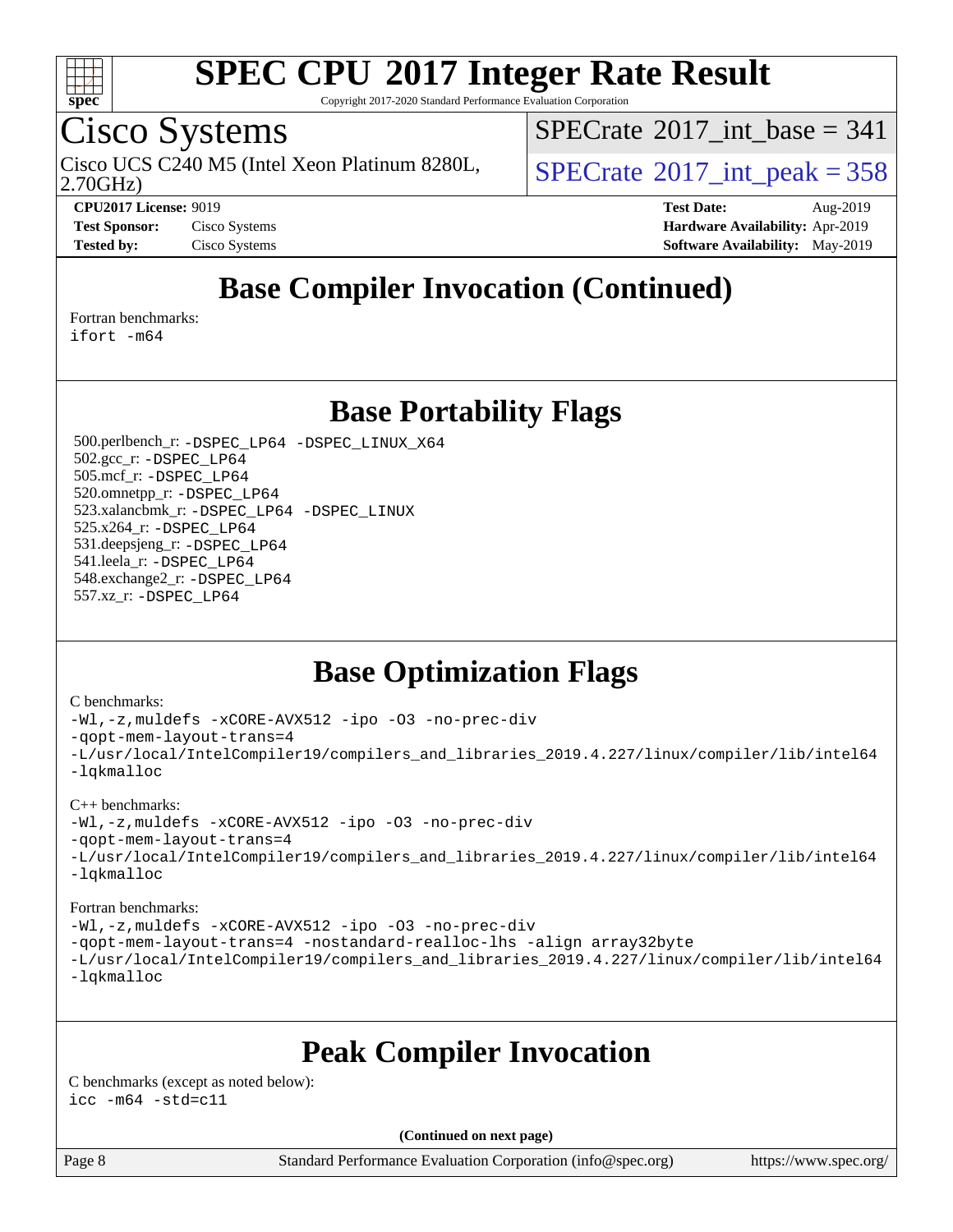

Copyright 2017-2020 Standard Performance Evaluation Corporation

## Cisco Systems

2.70GHz) Cisco UCS C240 M5 (Intel Xeon Platinum 8280L,  $\vert$ [SPECrate](http://www.spec.org/auto/cpu2017/Docs/result-fields.html#SPECrate2017intpeak)<sup>®</sup>[2017\\_int\\_peak = 3](http://www.spec.org/auto/cpu2017/Docs/result-fields.html#SPECrate2017intpeak)58

 $SPECTate$ <sup>®</sup>[2017\\_int\\_base =](http://www.spec.org/auto/cpu2017/Docs/result-fields.html#SPECrate2017intbase) 341

**[CPU2017 License:](http://www.spec.org/auto/cpu2017/Docs/result-fields.html#CPU2017License)** 9019 **[Test Date:](http://www.spec.org/auto/cpu2017/Docs/result-fields.html#TestDate)** Aug-2019 **[Test Sponsor:](http://www.spec.org/auto/cpu2017/Docs/result-fields.html#TestSponsor)** Cisco Systems **[Hardware Availability:](http://www.spec.org/auto/cpu2017/Docs/result-fields.html#HardwareAvailability)** Apr-2019 **[Tested by:](http://www.spec.org/auto/cpu2017/Docs/result-fields.html#Testedby)** Cisco Systems **[Software Availability:](http://www.spec.org/auto/cpu2017/Docs/result-fields.html#SoftwareAvailability)** May-2019

### **[Peak Compiler Invocation \(Continued\)](http://www.spec.org/auto/cpu2017/Docs/result-fields.html#PeakCompilerInvocation)**

502.gcc\_r: [icc -m32 -std=c11 -L/usr/local/IntelCompiler19/compilers\\_and\\_libraries\\_2019.4.227/linux/compiler/lib/ia32\\_lin](http://www.spec.org/cpu2017/results/res2019q3/cpu2017-20190819-16755.flags.html#user_peakCCLD502_gcc_r_intel_icc_38a193a897536fa645efb1dc6ac2bea2bddbbe56f130e144a606d1b2649003f27c79f8814020c1f9355cbbf0d7ab0d194a7a979ee1e2a95641bbb8cf571aac7b)

[C++ benchmarks \(except as noted below\):](http://www.spec.org/auto/cpu2017/Docs/result-fields.html#CXXbenchmarksexceptasnotedbelow) [icpc -m64](http://www.spec.org/cpu2017/results/res2019q3/cpu2017-20190819-16755.flags.html#user_CXXpeak_intel_icpc_64bit_4ecb2543ae3f1412ef961e0650ca070fec7b7afdcd6ed48761b84423119d1bf6bdf5cad15b44d48e7256388bc77273b966e5eb805aefd121eb22e9299b2ec9d9)

523.xalancbmk\_r: [icpc -m32 -L/usr/local/IntelCompiler19/compilers\\_and\\_libraries\\_2019.4.227/linux/compiler/lib/ia32\\_lin](http://www.spec.org/cpu2017/results/res2019q3/cpu2017-20190819-16755.flags.html#user_peakCXXLD523_xalancbmk_r_intel_icpc_840f965b38320ad10acba6032d6ca4c816e722c432c250f3408feae347068ba449f694544a48cf12cd3bde3495e328e6747ab0f629c2925d3062e2ee144af951)

[Fortran benchmarks](http://www.spec.org/auto/cpu2017/Docs/result-fields.html#Fortranbenchmarks):

[ifort -m64](http://www.spec.org/cpu2017/results/res2019q3/cpu2017-20190819-16755.flags.html#user_FCpeak_intel_ifort_64bit_24f2bb282fbaeffd6157abe4f878425411749daecae9a33200eee2bee2fe76f3b89351d69a8130dd5949958ce389cf37ff59a95e7a40d588e8d3a57e0c3fd751)

#### **[Peak Portability Flags](http://www.spec.org/auto/cpu2017/Docs/result-fields.html#PeakPortabilityFlags)**

 500.perlbench\_r: [-DSPEC\\_LP64](http://www.spec.org/cpu2017/results/res2019q3/cpu2017-20190819-16755.flags.html#b500.perlbench_r_peakPORTABILITY_DSPEC_LP64) [-DSPEC\\_LINUX\\_X64](http://www.spec.org/cpu2017/results/res2019q3/cpu2017-20190819-16755.flags.html#b500.perlbench_r_peakCPORTABILITY_DSPEC_LINUX_X64) 502.gcc\_r: [-D\\_FILE\\_OFFSET\\_BITS=64](http://www.spec.org/cpu2017/results/res2019q3/cpu2017-20190819-16755.flags.html#user_peakPORTABILITY502_gcc_r_file_offset_bits_64_5ae949a99b284ddf4e95728d47cb0843d81b2eb0e18bdfe74bbf0f61d0b064f4bda2f10ea5eb90e1dcab0e84dbc592acfc5018bc955c18609f94ddb8d550002c) 505.mcf\_r: [-DSPEC\\_LP64](http://www.spec.org/cpu2017/results/res2019q3/cpu2017-20190819-16755.flags.html#suite_peakPORTABILITY505_mcf_r_DSPEC_LP64) 520.omnetpp\_r: [-DSPEC\\_LP64](http://www.spec.org/cpu2017/results/res2019q3/cpu2017-20190819-16755.flags.html#suite_peakPORTABILITY520_omnetpp_r_DSPEC_LP64) 523.xalancbmk\_r: [-D\\_FILE\\_OFFSET\\_BITS=64](http://www.spec.org/cpu2017/results/res2019q3/cpu2017-20190819-16755.flags.html#user_peakPORTABILITY523_xalancbmk_r_file_offset_bits_64_5ae949a99b284ddf4e95728d47cb0843d81b2eb0e18bdfe74bbf0f61d0b064f4bda2f10ea5eb90e1dcab0e84dbc592acfc5018bc955c18609f94ddb8d550002c) [-DSPEC\\_LINUX](http://www.spec.org/cpu2017/results/res2019q3/cpu2017-20190819-16755.flags.html#b523.xalancbmk_r_peakCXXPORTABILITY_DSPEC_LINUX) 525.x264\_r: [-DSPEC\\_LP64](http://www.spec.org/cpu2017/results/res2019q3/cpu2017-20190819-16755.flags.html#suite_peakPORTABILITY525_x264_r_DSPEC_LP64) 531.deepsjeng\_r: [-DSPEC\\_LP64](http://www.spec.org/cpu2017/results/res2019q3/cpu2017-20190819-16755.flags.html#suite_peakPORTABILITY531_deepsjeng_r_DSPEC_LP64) 541.leela\_r: [-DSPEC\\_LP64](http://www.spec.org/cpu2017/results/res2019q3/cpu2017-20190819-16755.flags.html#suite_peakPORTABILITY541_leela_r_DSPEC_LP64) 548.exchange2\_r: [-DSPEC\\_LP64](http://www.spec.org/cpu2017/results/res2019q3/cpu2017-20190819-16755.flags.html#suite_peakPORTABILITY548_exchange2_r_DSPEC_LP64) 557.xz\_r: [-DSPEC\\_LP64](http://www.spec.org/cpu2017/results/res2019q3/cpu2017-20190819-16755.flags.html#suite_peakPORTABILITY557_xz_r_DSPEC_LP64)

#### **[Peak Optimization Flags](http://www.spec.org/auto/cpu2017/Docs/result-fields.html#PeakOptimizationFlags)**

[C benchmarks](http://www.spec.org/auto/cpu2017/Docs/result-fields.html#Cbenchmarks):

 500.perlbench\_r: [-Wl,-z,muldefs](http://www.spec.org/cpu2017/results/res2019q3/cpu2017-20190819-16755.flags.html#user_peakEXTRA_LDFLAGS500_perlbench_r_link_force_multiple1_b4cbdb97b34bdee9ceefcfe54f4c8ea74255f0b02a4b23e853cdb0e18eb4525ac79b5a88067c842dd0ee6996c24547a27a4b99331201badda8798ef8a743f577) [-prof-gen](http://www.spec.org/cpu2017/results/res2019q3/cpu2017-20190819-16755.flags.html#user_peakPASS1_CFLAGSPASS1_LDFLAGS500_perlbench_r_prof_gen_5aa4926d6013ddb2a31985c654b3eb18169fc0c6952a63635c234f711e6e63dd76e94ad52365559451ec499a2cdb89e4dc58ba4c67ef54ca681ffbe1461d6b36)(pass 1) [-prof-use](http://www.spec.org/cpu2017/results/res2019q3/cpu2017-20190819-16755.flags.html#user_peakPASS2_CFLAGSPASS2_LDFLAGS500_perlbench_r_prof_use_1a21ceae95f36a2b53c25747139a6c16ca95bd9def2a207b4f0849963b97e94f5260e30a0c64f4bb623698870e679ca08317ef8150905d41bd88c6f78df73f19)(pass 2) [-ipo](http://www.spec.org/cpu2017/results/res2019q3/cpu2017-20190819-16755.flags.html#user_peakPASS1_COPTIMIZEPASS2_COPTIMIZE500_perlbench_r_f-ipo) [-xCORE-AVX512](http://www.spec.org/cpu2017/results/res2019q3/cpu2017-20190819-16755.flags.html#user_peakPASS2_COPTIMIZE500_perlbench_r_f-xCORE-AVX512) [-O3](http://www.spec.org/cpu2017/results/res2019q3/cpu2017-20190819-16755.flags.html#user_peakPASS1_COPTIMIZEPASS2_COPTIMIZE500_perlbench_r_f-O3) [-no-prec-div](http://www.spec.org/cpu2017/results/res2019q3/cpu2017-20190819-16755.flags.html#user_peakPASS1_COPTIMIZEPASS2_COPTIMIZE500_perlbench_r_f-no-prec-div) [-qopt-mem-layout-trans=4](http://www.spec.org/cpu2017/results/res2019q3/cpu2017-20190819-16755.flags.html#user_peakPASS1_COPTIMIZEPASS2_COPTIMIZE500_perlbench_r_f-qopt-mem-layout-trans_fa39e755916c150a61361b7846f310bcdf6f04e385ef281cadf3647acec3f0ae266d1a1d22d972a7087a248fd4e6ca390a3634700869573d231a252c784941a8) [-fno-strict-overflow](http://www.spec.org/cpu2017/results/res2019q3/cpu2017-20190819-16755.flags.html#user_peakEXTRA_OPTIMIZE500_perlbench_r_f-fno-strict-overflow) [-L/usr/local/IntelCompiler19/compilers\\_and\\_libraries\\_2019.4.227/linux/compiler/lib/intel64](http://www.spec.org/cpu2017/results/res2019q3/cpu2017-20190819-16755.flags.html#user_peakEXTRA_LIBS500_perlbench_r_qkmalloc_link_0ffe0cb02c68ef1b443a077c7888c10c67ca0d1dd7138472156f06a085bbad385f78d49618ad55dca9db3b1608e84afc2f69b4003b1d1ca498a9fc1462ccefda) [-lqkmalloc](http://www.spec.org/cpu2017/results/res2019q3/cpu2017-20190819-16755.flags.html#user_peakEXTRA_LIBS500_perlbench_r_qkmalloc_link_lib_79a818439969f771c6bc311cfd333c00fc099dad35c030f5aab9dda831713d2015205805422f83de8875488a2991c0a156aaa600e1f9138f8fc37004abc96dc5) 502.gcc\_r: [-Wl,-z,muldefs](http://www.spec.org/cpu2017/results/res2019q3/cpu2017-20190819-16755.flags.html#user_peakEXTRA_LDFLAGS502_gcc_r_link_force_multiple1_b4cbdb97b34bdee9ceefcfe54f4c8ea74255f0b02a4b23e853cdb0e18eb4525ac79b5a88067c842dd0ee6996c24547a27a4b99331201badda8798ef8a743f577) [-prof-gen](http://www.spec.org/cpu2017/results/res2019q3/cpu2017-20190819-16755.flags.html#user_peakPASS1_CFLAGSPASS1_LDFLAGS502_gcc_r_prof_gen_5aa4926d6013ddb2a31985c654b3eb18169fc0c6952a63635c234f711e6e63dd76e94ad52365559451ec499a2cdb89e4dc58ba4c67ef54ca681ffbe1461d6b36)(pass 1) [-prof-use](http://www.spec.org/cpu2017/results/res2019q3/cpu2017-20190819-16755.flags.html#user_peakPASS2_CFLAGSPASS2_LDFLAGS502_gcc_r_prof_use_1a21ceae95f36a2b53c25747139a6c16ca95bd9def2a207b4f0849963b97e94f5260e30a0c64f4bb623698870e679ca08317ef8150905d41bd88c6f78df73f19)(pass 2) [-ipo](http://www.spec.org/cpu2017/results/res2019q3/cpu2017-20190819-16755.flags.html#user_peakPASS1_COPTIMIZEPASS2_COPTIMIZE502_gcc_r_f-ipo) [-xCORE-AVX512](http://www.spec.org/cpu2017/results/res2019q3/cpu2017-20190819-16755.flags.html#user_peakPASS2_COPTIMIZE502_gcc_r_f-xCORE-AVX512) [-O3](http://www.spec.org/cpu2017/results/res2019q3/cpu2017-20190819-16755.flags.html#user_peakPASS1_COPTIMIZEPASS2_COPTIMIZE502_gcc_r_f-O3) [-no-prec-div](http://www.spec.org/cpu2017/results/res2019q3/cpu2017-20190819-16755.flags.html#user_peakPASS1_COPTIMIZEPASS2_COPTIMIZE502_gcc_r_f-no-prec-div) [-qopt-mem-layout-trans=4](http://www.spec.org/cpu2017/results/res2019q3/cpu2017-20190819-16755.flags.html#user_peakPASS1_COPTIMIZEPASS2_COPTIMIZE502_gcc_r_f-qopt-mem-layout-trans_fa39e755916c150a61361b7846f310bcdf6f04e385ef281cadf3647acec3f0ae266d1a1d22d972a7087a248fd4e6ca390a3634700869573d231a252c784941a8) [-L/usr/local/je5.0.1-32/lib](http://www.spec.org/cpu2017/results/res2019q3/cpu2017-20190819-16755.flags.html#user_peakEXTRA_LIBS502_gcc_r_jemalloc_link_path32_e29f22e8e6c17053bbc6a0971f5a9c01a601a06bb1a59df2084b77a2fe0a2995b64fd4256feaeea39eeba3aae142e96e2b2b0a28974019c0c0c88139a84f900a) [-ljemalloc](http://www.spec.org/cpu2017/results/res2019q3/cpu2017-20190819-16755.flags.html#user_peakEXTRA_LIBS502_gcc_r_jemalloc_link_lib_d1249b907c500fa1c0672f44f562e3d0f79738ae9e3c4a9c376d49f265a04b9c99b167ecedbf6711b3085be911c67ff61f150a17b3472be731631ba4d0471706) 505.mcf\_r: [-Wl,-z,muldefs](http://www.spec.org/cpu2017/results/res2019q3/cpu2017-20190819-16755.flags.html#user_peakEXTRA_LDFLAGS505_mcf_r_link_force_multiple1_b4cbdb97b34bdee9ceefcfe54f4c8ea74255f0b02a4b23e853cdb0e18eb4525ac79b5a88067c842dd0ee6996c24547a27a4b99331201badda8798ef8a743f577) [-xCORE-AVX512](http://www.spec.org/cpu2017/results/res2019q3/cpu2017-20190819-16755.flags.html#user_peakCOPTIMIZE505_mcf_r_f-xCORE-AVX512) [-ipo](http://www.spec.org/cpu2017/results/res2019q3/cpu2017-20190819-16755.flags.html#user_peakCOPTIMIZE505_mcf_r_f-ipo) [-O3](http://www.spec.org/cpu2017/results/res2019q3/cpu2017-20190819-16755.flags.html#user_peakCOPTIMIZE505_mcf_r_f-O3) [-no-prec-div](http://www.spec.org/cpu2017/results/res2019q3/cpu2017-20190819-16755.flags.html#user_peakCOPTIMIZE505_mcf_r_f-no-prec-div) [-qopt-mem-layout-trans=4](http://www.spec.org/cpu2017/results/res2019q3/cpu2017-20190819-16755.flags.html#user_peakCOPTIMIZE505_mcf_r_f-qopt-mem-layout-trans_fa39e755916c150a61361b7846f310bcdf6f04e385ef281cadf3647acec3f0ae266d1a1d22d972a7087a248fd4e6ca390a3634700869573d231a252c784941a8) [-L/usr/local/IntelCompiler19/compilers\\_and\\_libraries\\_2019.4.227/linux/compiler/lib/intel64](http://www.spec.org/cpu2017/results/res2019q3/cpu2017-20190819-16755.flags.html#user_peakEXTRA_LIBS505_mcf_r_qkmalloc_link_0ffe0cb02c68ef1b443a077c7888c10c67ca0d1dd7138472156f06a085bbad385f78d49618ad55dca9db3b1608e84afc2f69b4003b1d1ca498a9fc1462ccefda) **(Continued on next page)**

Page 9 Standard Performance Evaluation Corporation [\(info@spec.org\)](mailto:info@spec.org) <https://www.spec.org/>